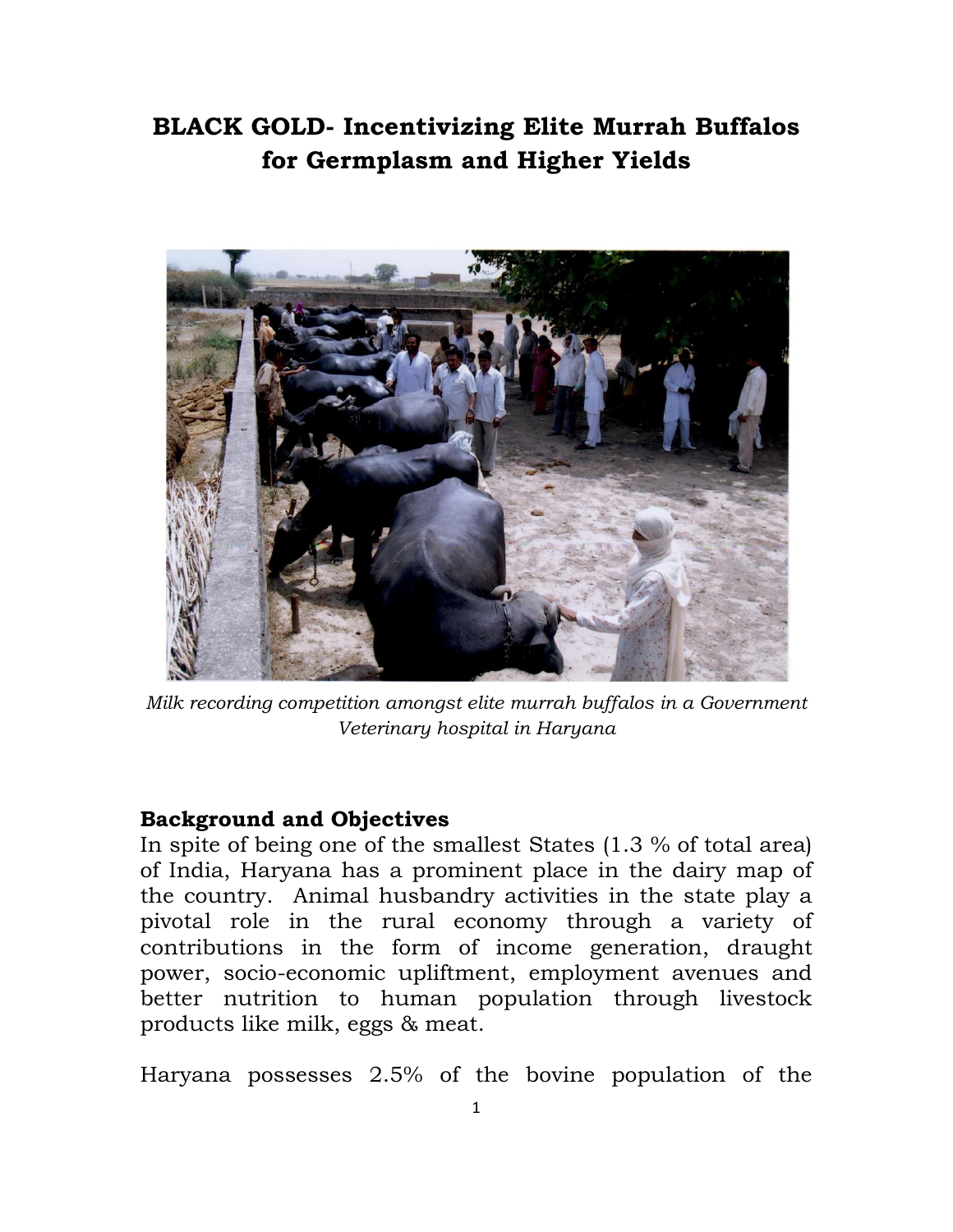country but produces more than 5.0% of the nation"s total milk production. Similarly, per capita milk availability of the state is quite high at 680 gm against the national average of 236 gm. Haryana is the home of world famous "Murrah" buffaloes popularly called the **'**Black gold of India" and the all purpose **'**Hariana" cow. The state has long been the prime source of Murrah germplasm for other states as well as abroad for up gradation of their low producing buffaloes. The demand for superior germ plasm of Murrah is ever increasing in the rest of India and other countries. In Haryana, the livestock sector is contributing an impressive 36.1 percent of Agriculture GDP (at current prices).

Murrah buffaloes are heavy milk producers with high fat content in addition to being efficient feed converters even when fed poor quality roughage. Buffaloes contribute more than 90% of total milk produced in the state. In addition, they are a source of quality lean meat and valuable draught power. Murrah has also a central position in the rural economy as it contributes the lion"s share of the income of the rural households.

Fast genetic improvement of Murrah is not only the top priority for Haryana but is also a national concern. The state had taken up an ambitious programme to identify the top quality Murrah germplasm through field performance recording, which serves as an in situ germ plasm bank for further preservation and propagation. This programme of national importance has been substantially strengthened through RKVY.

## **Intervention**

Basic approach for identifying superior Murrah germ-plasm includes screening of the Murrah buffalo population possessing true breed characteristics. Minimum cut off yield for such a superior Murrah for one lactation period is 2600 litres of milk. Once such buffalos are identified, their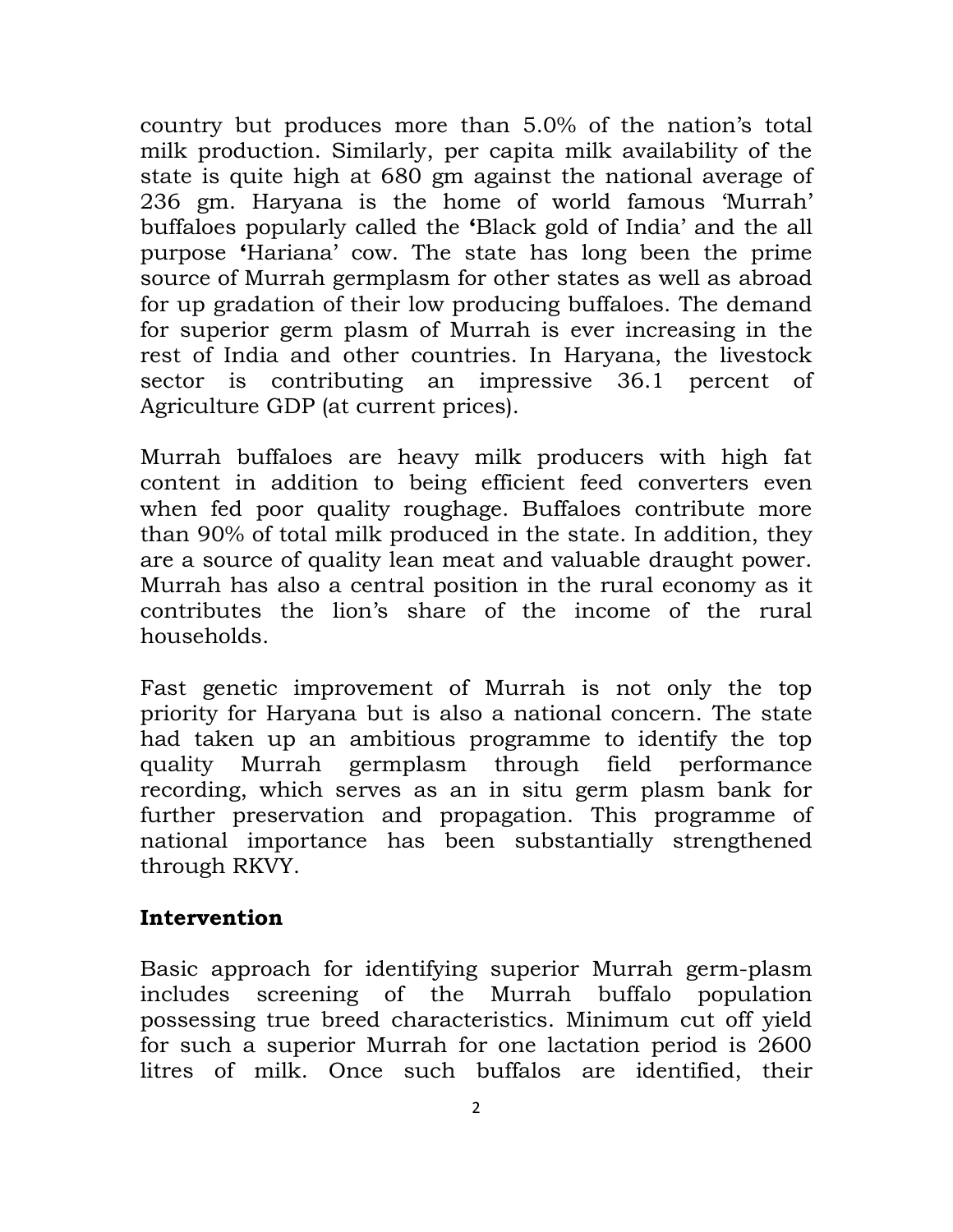production performances in lactation are tracked. Male progeny of these recorded buffaloes are procured and are reared under scientific management at rearing stations or in situ as future bulls.

Initial yield is arrived by recording milk production for four consecutive timings with first recording being ignored as "emptying milk". This first recording is followed by monthly recordings by employing contractual milk recorders for accurate assessment of the lactation yield. Individual yield records are pooled and compiled at the sub division, district and state level using suitably evolved computer programmes. Upon identification, these elite animals are insured at the spot with at least 50% of the premium being borne by the Govt. The list of these elite buffaloes and their progeny, being regarded as prized national wealth, are displayed on the departmental website for easy access of all those who need it.

To motivate the owner (through an affidavit) not to sell his/her recorded buffalo and its male progeny at least for one year, Cash incentives are provided under the RKVY scheme. With lactation yield being the hallmark of superiority of the germplasm, cash incentives take into account lactation yields. Cash incentive is given to the owners of different categories of the recorded buffaloes at the following rates:

| Lactation yield (kg)                     | Cash            |
|------------------------------------------|-----------------|
|                                          | Incentive (Rs.) |
| 2600 - 3200 (13 to 16 Kg peak 5000.00    |                 |
| yield /day)                              |                 |
| 3201 - 3800(>16 to 19 Kg peak   10000.00 |                 |
| yield/day)                               |                 |
| $3801 - 5000$ (> 19 to < 25 Kg 15000.00  |                 |
| peak yield/day)                          |                 |
| 5000 Kg and above (25 Kg & 25000.00      |                 |
| more peak yield/day)                     |                 |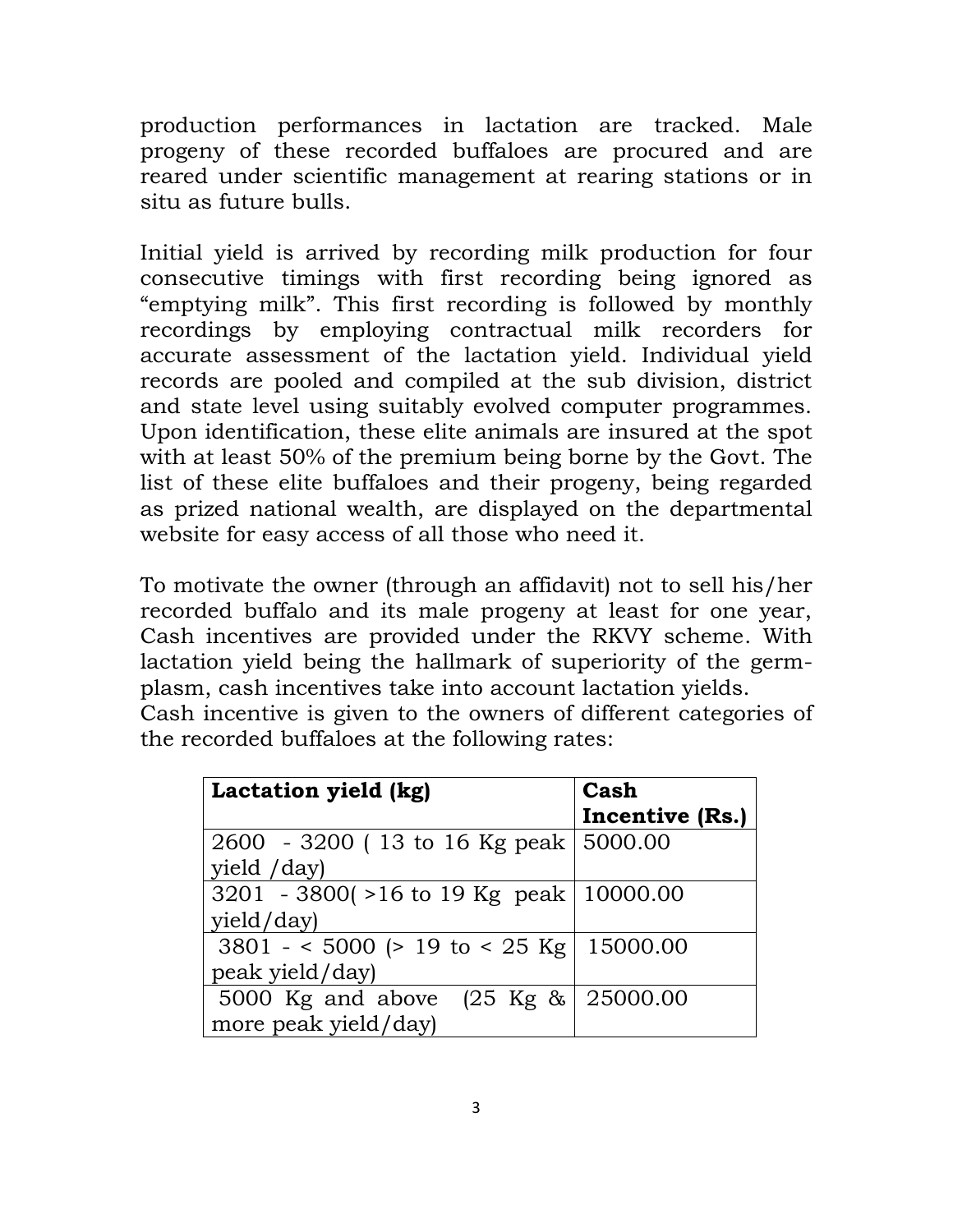As a consideration for cash incentive, the owner remains under obligation to look after the male calf properly and the department gets first right of its purchase. This arrangement creates an "in situ" Murrah Germplasm Bank, available at all times. In case, the farmer does not abide by the contract or disposes of the identified buffalo or its male calf, he has to return the cash incentive received by him. In addition, the owners of the recorded buffaloes are required to breed their animals through artificial insemination only.

The progeny born to the buffaloes yielding 15 Kg & more as peak yield per day are also provided enriched concentrate ration at 2 Kg per day for a period of one year. The approximate cost of extra feeding for each such calf for a year is Rs. 8760/-. 50% is provided under RKVY funds and the remaining 50% is the share of the owners.



*An elite Murrah*

RKVY assistance is also used for incentivising establishment of Murrah Breeders Societies in ideal Murrah Villages. A modest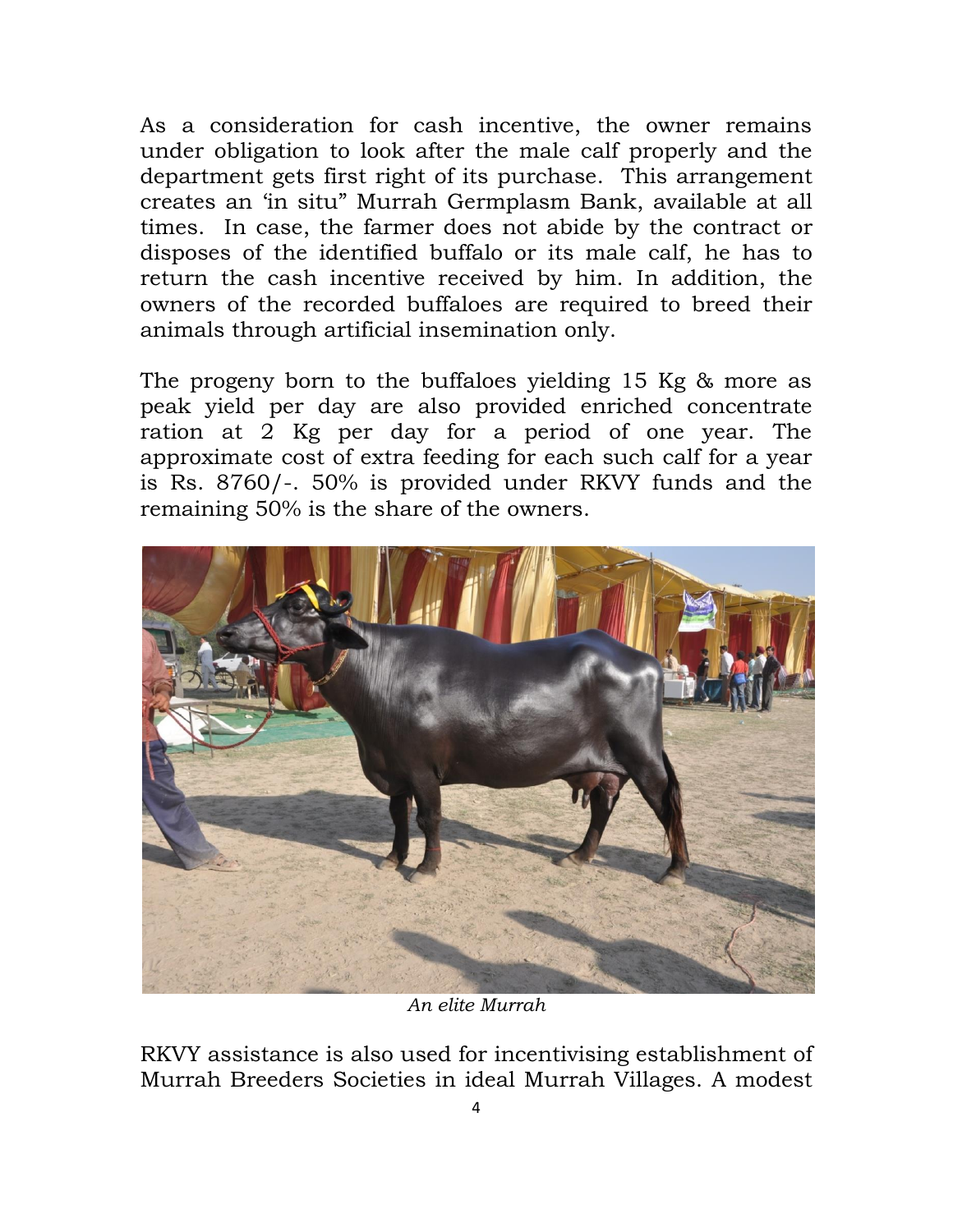beginning has been made with ultimate aim to establish "Murrah Breeders Association" on the lines of similar associations world over to look after different breeds e.g. Holstein Friesian, Jersey etc. Ideal Murrah village is identified as one which has 50 or more performance- recorded Murrah buffaloes out of which  $1/3^{rd}$  should yield 15 Kg & more milk per day. A grant of Rs. 5.00 lac as assistance is given to the Society established in such Ideal Murrah Village subject to the fulfillment certain criteria. More than 24 ideal Murrah Villages has been established till now as self- sustaining agencies which are responsible to look after genetic improvement, conservation, propagation and trade aspects etc.

## **Outcome**

In three years i.e. from 2008-09 to 2010-11 since the scheme is in operation under RKVY, an amount of Rs. 1580 lakhs has been used under programmatic activities. 22950 animals have been recorded as top milk yield animals and more than 24 villages have been identified and declared as ideal Murrah villages. More than 6000 male calves have been procured from the field out of the total 22990 animals recorded in the scheme and more than 4000 young bulls have been supplied to gram Panchayats under RKVY for taking up breed improvement activities.

The scheme has contributed significantly to the genetic improvement of the buffaloes in the country. Depletion of quality germplasm has been arrested if not stopped altogether. "In situ" Murrah Germplasm Bank has been established and exported to other states to meet their demand for good quality genetic material required to upgrade their stock as per national breeding policy.

A data bank of quality germplasm has been established which will help in future planning to assist in harvesting the benefits of recent biotechnological advances in animal breeding and reproduction. Females born to recorded Murrah buffalos are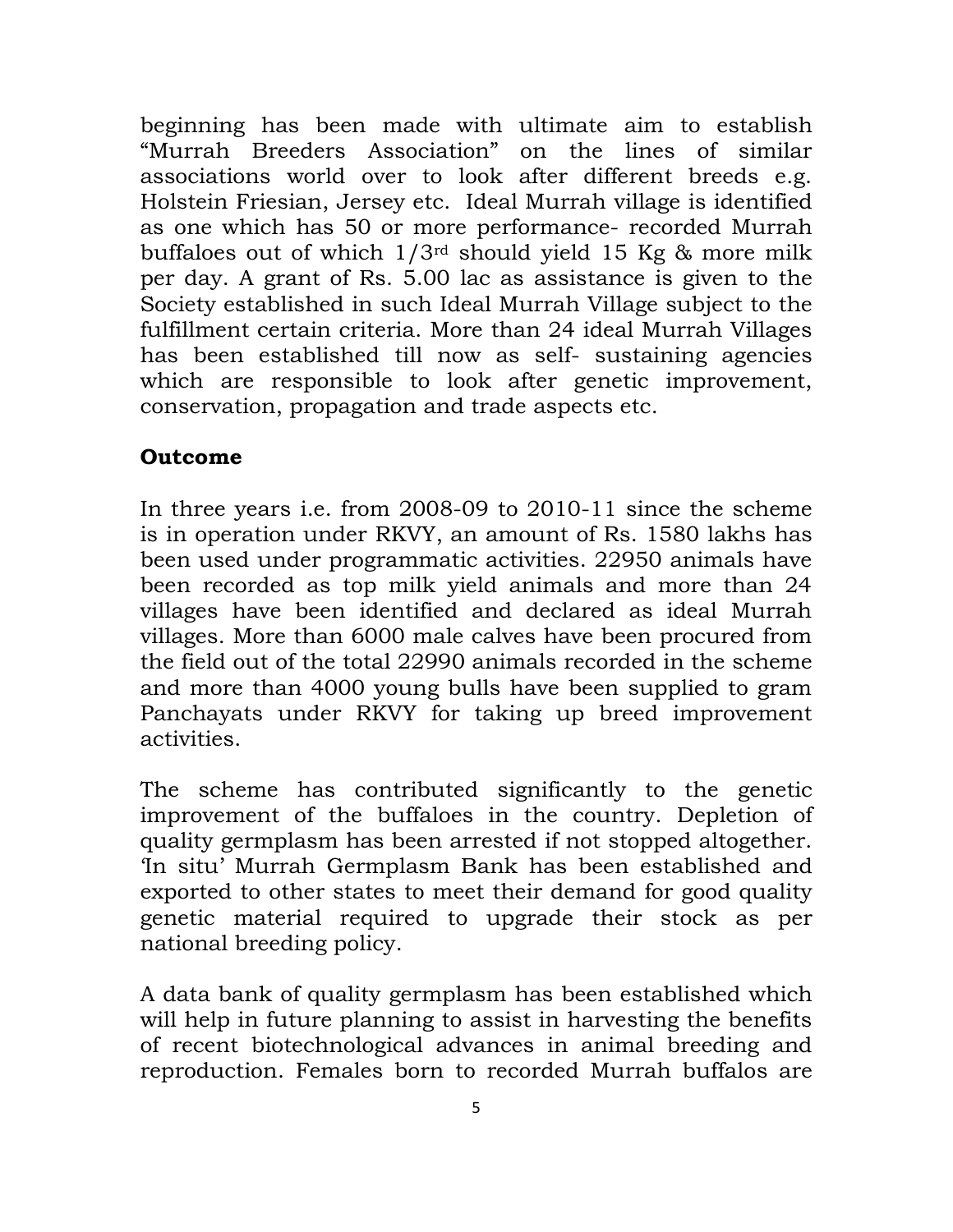identified as future bull mothers and reared by farmers in situ. There is a significant improvement in genetic quality vis-à-vis productivity of buffaloes and this has brought socio-economic upliftment of their owners throughout the country. In last three years there has been 10% increase in milk production in the state - i.e. from 57.45 lakh tonnes to 62.67 lakh tonnes from the year 2007-08 to 2010-11 respectively. Certified quality young bulls for Semen Production Centres as well as for natural breeding are available.

Karambir Singh, resident of village Sunariyan, District Kurukshetra got interested in the scheme when he visited the State Livestock Show last year. He purchased a high yielding Murrah buffalo, which was later recorded as the second highest milk yielder in the State and was awarded an incentive of Rs. 25,000/- by Hon'ble Chief Minister, Haryana at a Statelevel function at Sonipat in March, 2011. By virtue of recording under this scheme, his buffalo has been priced at about Rs. 2.5 lacs in the market in addition to very high price of the progeny of the buffalo i.e. the male calf which shall be used as a bull in the future at one of the Semen Banks of the Animal Husbandry & Dairying department, Haryana for propagation of this high quality germ plasm in the State as well as in the country.

There are several Karmabir Singhs in Haryana. 10 proud murrah owners were given incentives of Rs. 25000 for recording yields of over 25 litres per day in 2009-10. Another set of 8 such farmers achieved this feat in 2010-11. These proud farmers are:

| S.N. | Name           | Village | District                | Yield Per   Amoun |         |
|------|----------------|---------|-------------------------|-------------------|---------|
|      |                |         |                         | Day               | t of    |
|      |                |         |                         |                   | Incenti |
|      |                |         |                         |                   | ve      |
|      | DharamPal s/o  |         | Neemka, Faridabad 29.94 |                   | 25000   |
|      | Rati Ram Gehdu |         |                         |                   |         |
|      | Sandeep $s/o$  | Neemka  | Faridabad 27.13         |                   | 25000   |